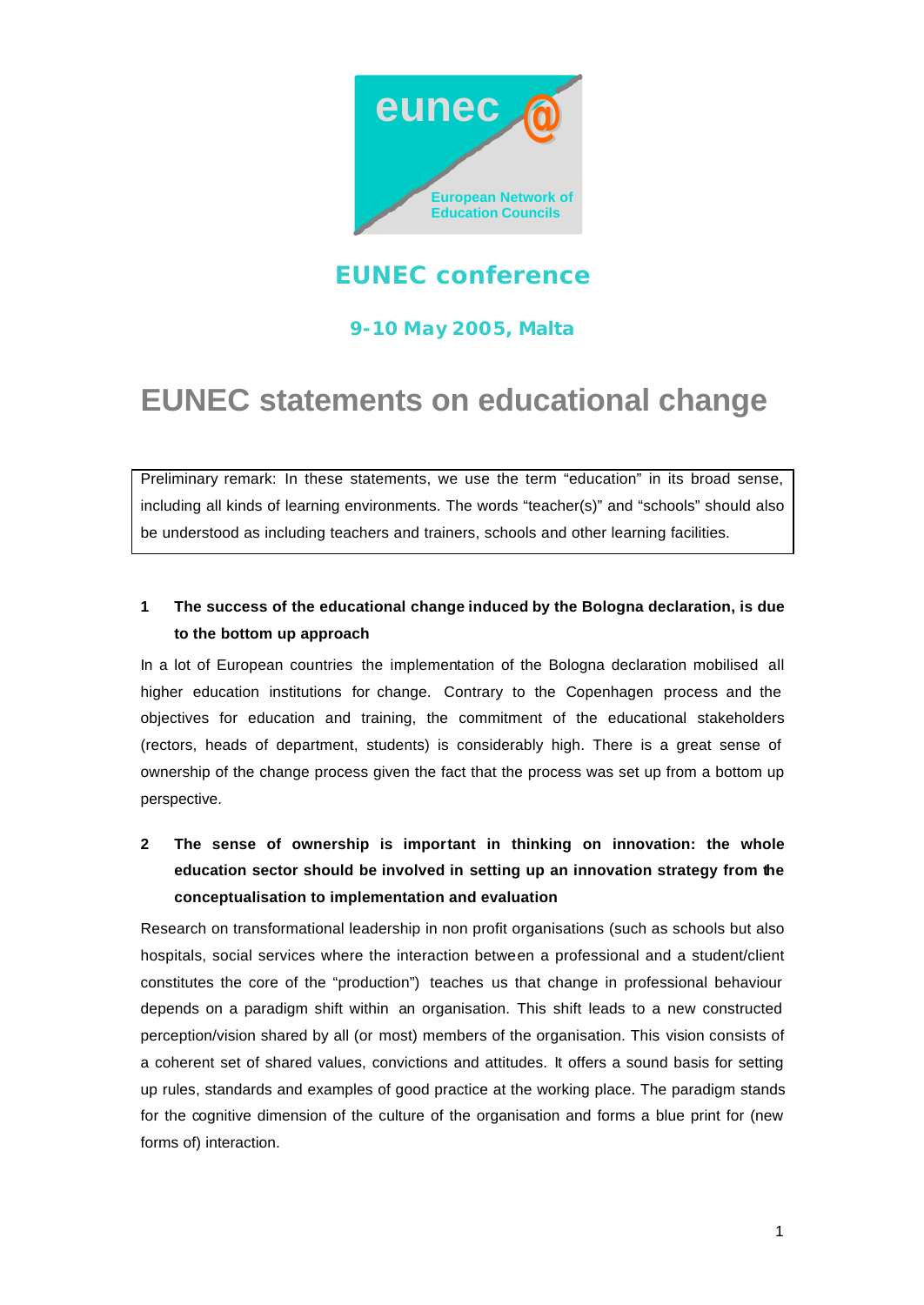Initiating effective change in school and classroom practice needs therefore a balanced innovation strategy paying attention to the micro, meso and macro level. The necessity for a sense of ownership at school level implies that changes cannot be realised on an exclusively top-down basis.

**3 Educational change balances between societal demands and the educational needs of the learners. This calls for decision making on a participative basis. Within the global lines put forward by the decision makers, schools should be entitled to colour the innovation to the needs of their learners**

Educational change is not an aim in itself. Education is not a world apart but one of the main sectors in society. Therefore, educational change is in most cases initiated by a relevant social, economic of political demand and should be an adequate and sustainable response to these needs. On the other hand, education is a service for learners and has to fit to their educational needs. In that respect there might be a contrast between the needs of society and the demands of the learners. This implies a participative decision making process where learners are involved in formulating the common aims. Secondly, schools should have the right to adapt the global framework for change to the needs of their students.

- **4 The relationship between European policy, central steering organisms (governments) and the need for local autonomy :** 
	- **European frameworks, common goals and a common learning process;**
	- **concerted action plans at national/regional level;**
	- respect for the local policy making capacity.

In order to stimulate the sense of ownership of the educational field, EUNEC emphasises the roles and the responsibilities of the different levels of decision makers: the European level (open method of coordination), the national/regional education policy, the local perspective and the school level. Between those levels, it would be useful to respect the principle of subsidiarity and to consider what kind of decisions should be left to what decision makers to become successful?

All the following levels should be involved in the innovation processes like the Lisbon process

## *4.1 Europe: the open method of coordination and subsidiarity. Peer learning is a common process of knowledge transfer avoiding policy borrowing. Stakeholders have an important role to play in this learning process.*

The open method of coordination is at the moment the most appropriate way for the European level to operate under the rule of subsidiarity:

stage 1 : identify priorities and benchmarks;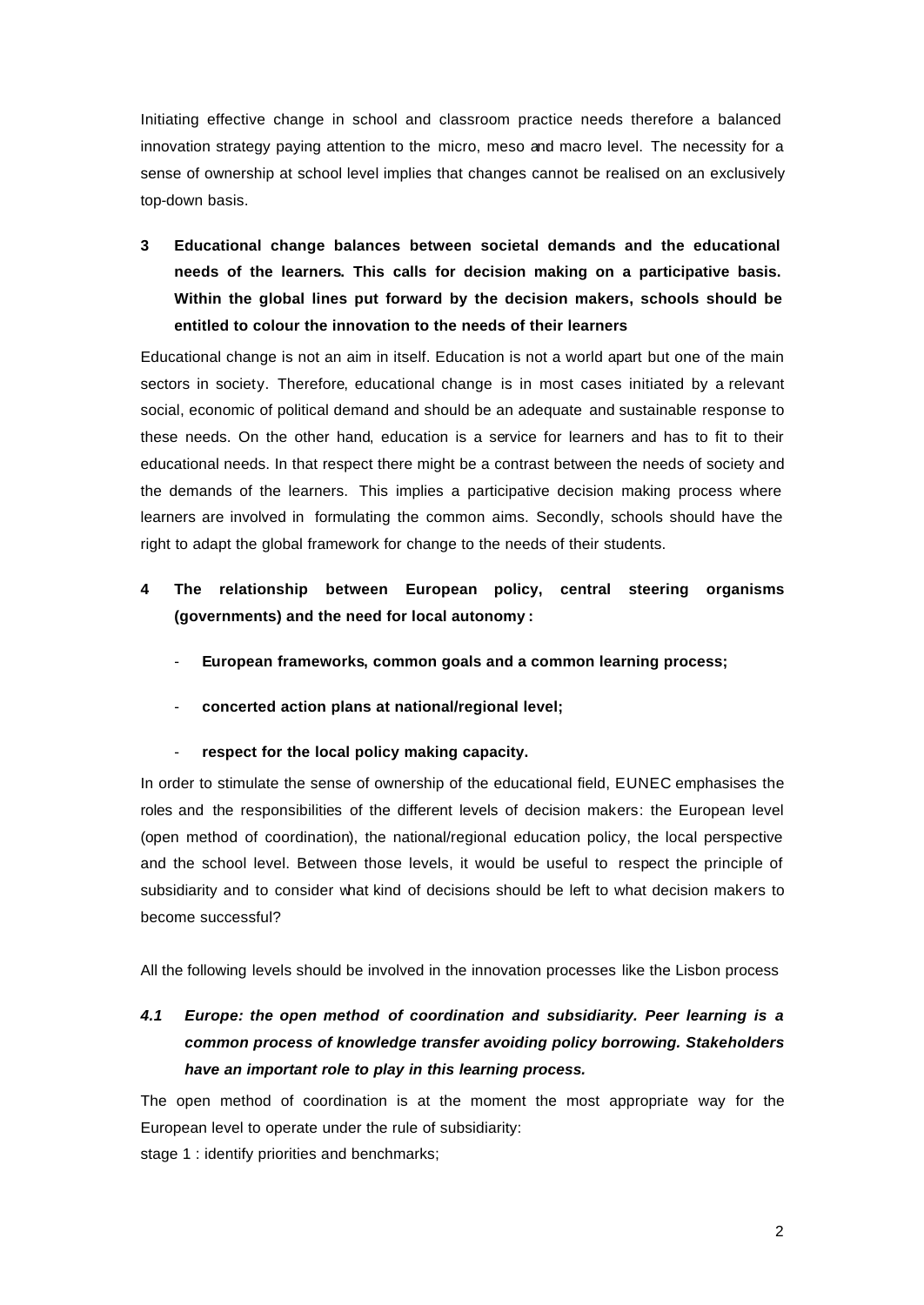stage 2 : conduct benchmarking exercises to gauge the progress of the EU member states towards the identified benchmarks;

stage 3 : identify instances of good practice and best practice;

stage 4 : through peer review, find effective and practical ways to share best practice;

Peer learning is one of the new approaches the Union uses to stimulate Member States to modernise their education systems. The peer learning depends strongly on peer reviews, thematic seminars, study visits and follow-up / dissemination.

EUNEC emphasises the important role of stakeholders (school boards, students, teachers, parents, social partners) in every phase of the peer learning process:

- in defining the strong and weak points of an specific education system;
- in the peer learning process. The peer learning process should mainly focus:
	- at the European level: on defining the criteria for identifying good policy practice;
	- at the national level: on the levers for success (or failure) at the school / local level taking into account the context. Levers for successful renewal beyond the policy making processes at government level should be identified;
	- on the specific areas for peer learning but in the context of a developing lifelong learning strategy.

It is crucial to involve experts operating independent from the government.

EUNEC stresses the importance of peer learning but peer learning should be more than policy borrowing. The specific context, the national history and culture forces Member States to adapt new insights to the own education system.

To avoid policy borrowing the peer learning process should encompass knowledge transfer initiation, knowledge transfer adoption and knowledge transfer building.

*Knowledge transfer initiation* refers to a situation in which activity creates new approaches, services or products that can create innovation. This could take place by way of collaborative research and development, resulting in new solutions to common problems. We consider this as a long-term development.

*Knowledge transfer adoption* occurs when an agency engages with an existing knowledge base (perhaps a tool, policy or strategic approach being used in another country) in order to achieve some specific change. This approach may be close to the model envisaged in the European Commission's peer learning pilot. An obvious danger to avoid is the simple trap: 'policy borrowing'. While there are examples of success through policy borrowing, there are many examples of failure. The purpose remains 'policy learning' in most cases. We consider this as a medium- and perhaps short-term development.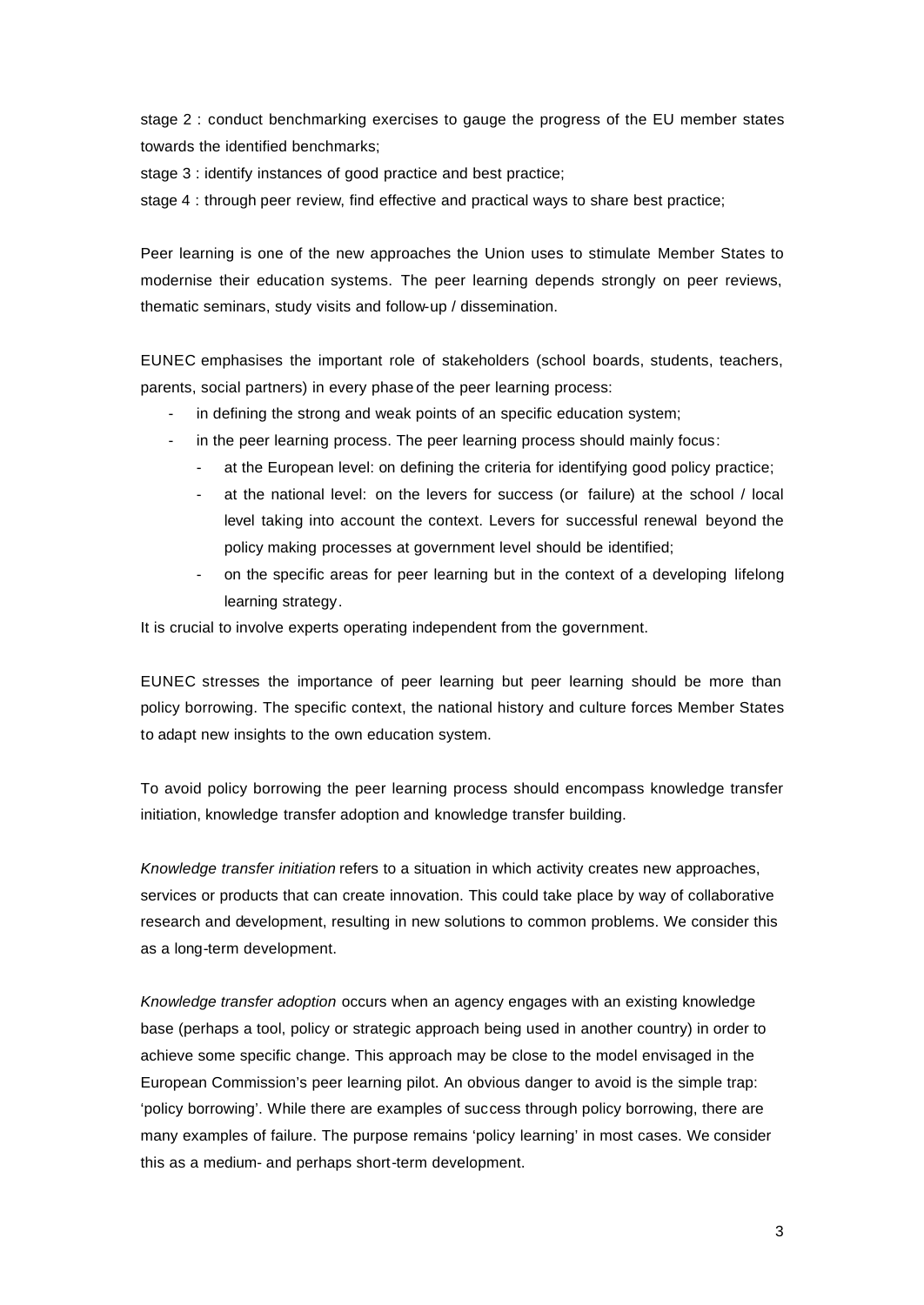*Knowledge transfer building* refers not to a specific product but to building the capacity for change. Activities in this area emphasise building the drivers for change, overcoming barriers and building capacity, rather than zoom in on particular initiatives. We consider this as a medium- to long-term development.

In this respect networks, learning communities consisting of practitioners and researchers, communities of practice, epistemic communities are adequate models for learning, constructing new paradigms and sharing expertise and new insights.

EUNEC stresses the importance of the valorisation of insights generated through action research and projects. Learning communities, be it at international, national/regional or local level should be able to have access to this knowledge. The Union could support the development of accessible knowledge management systems.

## *4.2 National/regional level: trust schools and open them up to the outside world by setting forward concerted action plans. Action plans should both set forward steering mechanisms and respect the autonomy of schools.*

If the innovation should reach the classroom level, Member States should go further than an administrative reporting process. Within the Member States, there is a need for a national/regional and concerted innovation action plan. In that plan, the focus should be on setting clear policy goals, accepting schools to bring in their own concerns, values, needs and solutions in the local approach. We need a balance between steering mechanisms (financial incentives, inspectorate and accountability, standards) and the recognition of the autonomy and the ownership of school teams. In the setting of goals the national/regional level(s) should guarantee the principles of equal opportunities for all children with respect for diversity (multicultural, plurilinguistic) and social cohesion.

The plan should also be an instrument to discuss the coherence of the national reforms. Lack of coherence and rapidly changing attitudes in policy-making towards schools are important factors of future reluctance towards innovation. Action plans should consult representatives of school teams in setting out goals and standards.

#### *4.3 School level: a growth path to a real policy making capacity*

Innovations should be developed within the school. Educational teams have to be active partners in the innovation process. Taking into account the local needs and local autonomy is an important factor for a successful innovation strategy. Within the global European frameworks and the national steering mechanisms (see above), schools should be entitled to bring in their own concerns, values and "paradigms" on teaching into the innovation process. In this context, governments should not expect an overall successful change measurable at class level within a few years. The innovation process (and the accountability towards the subsidizing authority) should incorporate a school development perspective. Authorities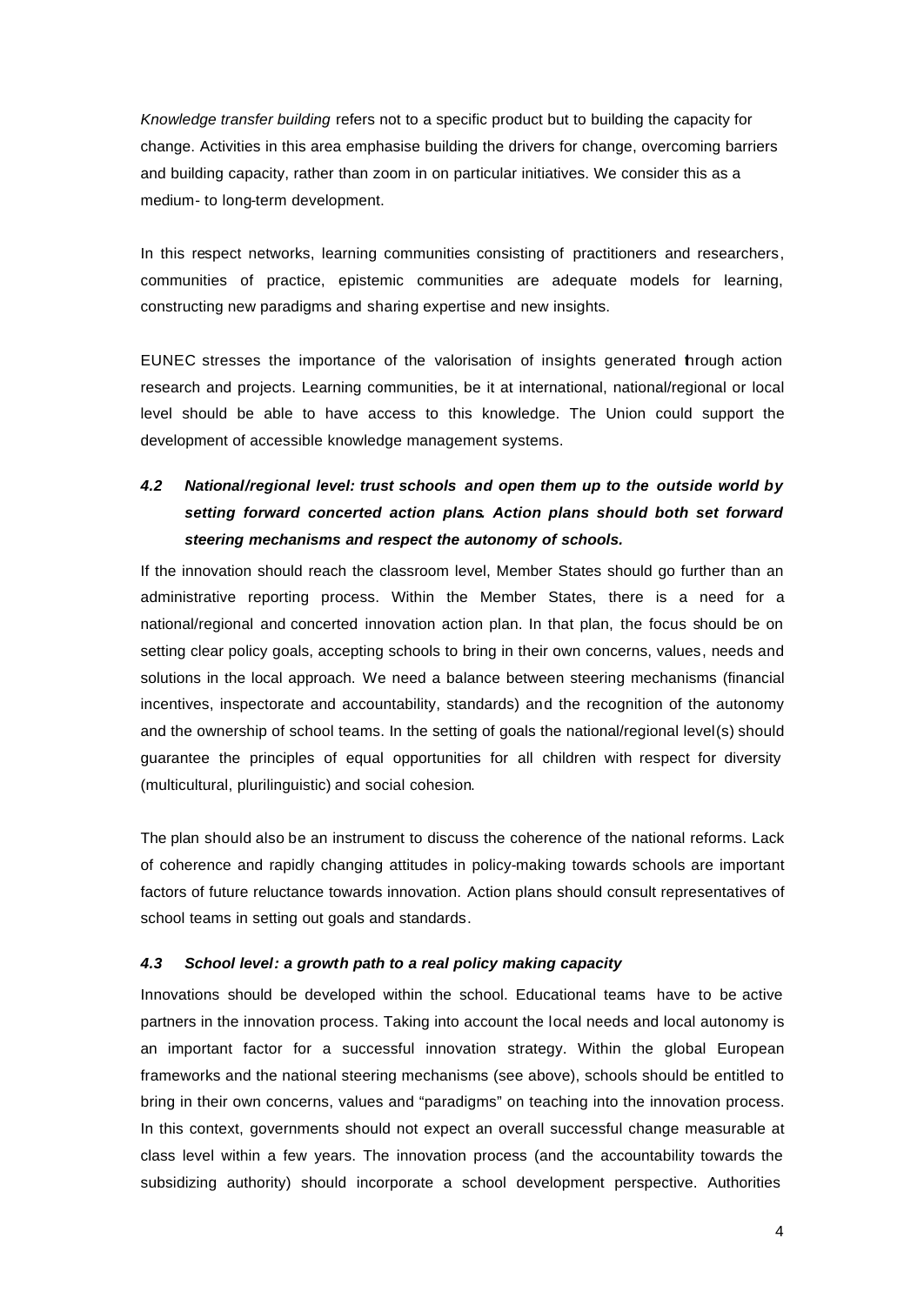should recognize that innovation is usually a slowly moving social construction between all members of a school team and other stakeholders.

#### *4.4 A participative and consultative approach at all levels*

EUNEC emphasises the importance of consultative procedures, involving all educational stakeholders at every stage of the decision-making process (at European, national and local level). We can define three stages in decision-making processes where consultative bodies have a role to play: policy preparation, policy implementation and policy evaluation. This participative approach constitutes the basis to enhance the sense of ownership of those responsible for the implementation of a change process. Education councils, as platforms for a broad consultation of educational actors and the broader society, should become privileged players in the setting up of educational renewal.

### **5 The national/regional policy should enhance the policy making capacity of schools by providing support/learning platforms and rethinking teacher education**

Teachers experience change as an enrichment if they are entitled to add their own perception, understanding and professionalism to the innovation process. Their concerns and questions about the meaning and the consequences of the change should be part of the innovation process itself. Therefore, educational change at a national scale is the result of a complex process of setting standards and common aims, of convincing and negotiating and of upgrading the competences of the school organisation and individual teachers by school improvement partners.

At the beginning of an innovation process, support services or school improvement partners should be designed to help schools and school teams making the right decisions and to enhance the level of professionalism of school teams. These counselling structures should also focus on the educational leadership of the school head.

One of the preconditions for these processes is educating teachers (initial teacher training and in service education and training) to reflect on their practice. Thanks to a reflexive attitude of teachers, they are at the heart of educational change. Therefore, stimulating future teachers to reflect on their conduct and behaviour is a main asset for the new organisation of teacher education and professionalisation.

## **6 The benefits and the dangers of upscaling 'projects' (local level) and 'good policy practices' (national level) to a national and international scale**

Both the EU and the Member States have experimented with innovation using 'projects'. We should recognise that this method raises important obstacles to system wide innovation: sometimes projects only exist during a project life, sometimes they take place in silo